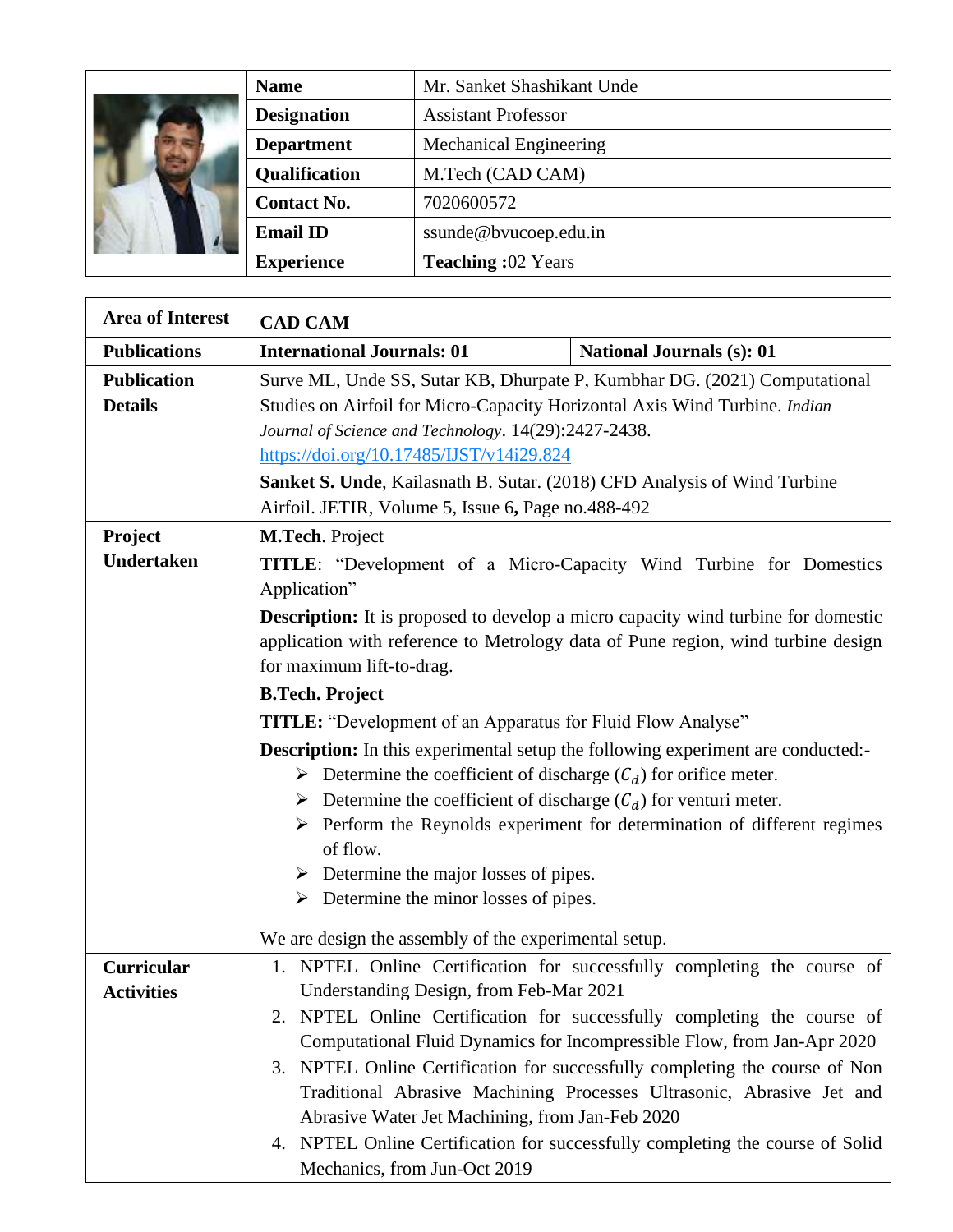| Workshop/               | 1. AICTE Training and Learning (ATAL) Academy online FDP on 'Recent         |
|-------------------------|-----------------------------------------------------------------------------|
| <b>Seminar</b>          | Advances in Mechanical Engineering Design' organized by Dept. of            |
| attended                | Mechanical Engineering, BharatiVidyapeeth Deemed to be University           |
|                         | College of Engineering Pune, from 20.07.2021 to 24.07.2021                  |
|                         | 2. AICTE Training and Learning (ATAL) Academy online FDP on 'Robotics'      |
|                         | organized by Dept. of Mechanical Engineering, BharatiVidyapeeth Deemed      |
|                         | to be University College of Engineering Pune, from 24.11.2020 to            |
|                         | 28.11.2020                                                                  |
|                         | 3. One Week Faculty Development Programme On 'Research in Energy            |
|                         | Technologies' organized by Dept. of Mechanical Engineering,                 |
|                         | BharatiVidyapeeth Deemed to be University College of Engineering Pune,      |
|                         | from 06.07.2020 to 11.07.2020                                               |
|                         | 4. One Week Faculty Development Programme On 'Research Opportunities in     |
|                         | Advanced Manufacturing Processes' organized by Dept. of Mechanical          |
|                         | Engineering, BharatiVidyapeeth Deemed to be University College of           |
|                         | Engineering Pune, from 22.06.2020 to 28.06.2020                             |
|                         | 5. One Week Faculty Development Programme On 'Future Material:              |
|                         | Nanocomposites' organized by Dept. of Mechanical Engineering,               |
|                         | BharatiVidyapeeth Deemed to be University College of Engineering Pune,      |
|                         | from 15.06.2020 to 21.06.2020                                               |
|                         | 6. India First Leadership Talk Webinar organized by MHRD's Innovation Cell, |
|                         | successfully attended on $2nd, 9th, 16th, 23th$ May 2020                    |
|                         | 7. One Week Short Training Program on 'Renewable Energy and Utilization'    |
|                         | organized by Dept. of Mechanical Engineering, Sandip Institute of           |
|                         | Engineering and Management Nashik, from 26.05.2020 to 20.05.2020            |
|                         | 8. One Week Faculty Development Programme On 'Outcome Based Education:      |
|                         | A Step Towards Excellence' organized by Dept. of Mechanical Engineering,    |
|                         | Gov. College of Engineering Karad, from 11.05.2020 to 15.05.2020            |
|                         | 9. IIC Online Session Conducted by Institution Innovation Council of        |
|                         | MHRDD'S Innovation Cell, New Delhi to Promote Innovation, IPR,              |
|                         | Entrepreneurship, and Start-ups, from 28.04.2020 to 22.05.2020              |
|                         | 10. Assessment and Evaluation under Outcome Based Education organized by    |
|                         | NITTTR, Kolkata on 10.06.2019 to 14.06.2019                                 |
| <b>Extra Activities</b> | 1. ARIIA Department Co-ordinate                                             |
|                         | <b>Access Control System Committee Member</b><br>2.                         |
|                         | Refrigeration and Air Conditioning lab in charge.<br>3.                     |
|                         | Organizing Committee member of AICTE Training and Learning (ATAL)<br>4.     |
|                         | Academy online FDP on 'Recent Advances in Mechanical Engineering            |
|                         | Design'organized by Dept. of Mechanical Engineering, BharatiVidyapeeth      |
|                         | Deemed to be University College of Engineering Pune, from 20.07.2021 to     |
|                         | 24.07.2021                                                                  |
|                         | 5. Organizing Committee member of AICTE Training and Learning (ATAL)        |
|                         | Academy online FDP on 'Robotics' organized by Dept. of Mechanical           |
|                         | Engineering, BharatiVidyapeeth Deemed to be University College of           |
|                         | Engineering Pune, from 24.11.2020 to 28.11.2020                             |